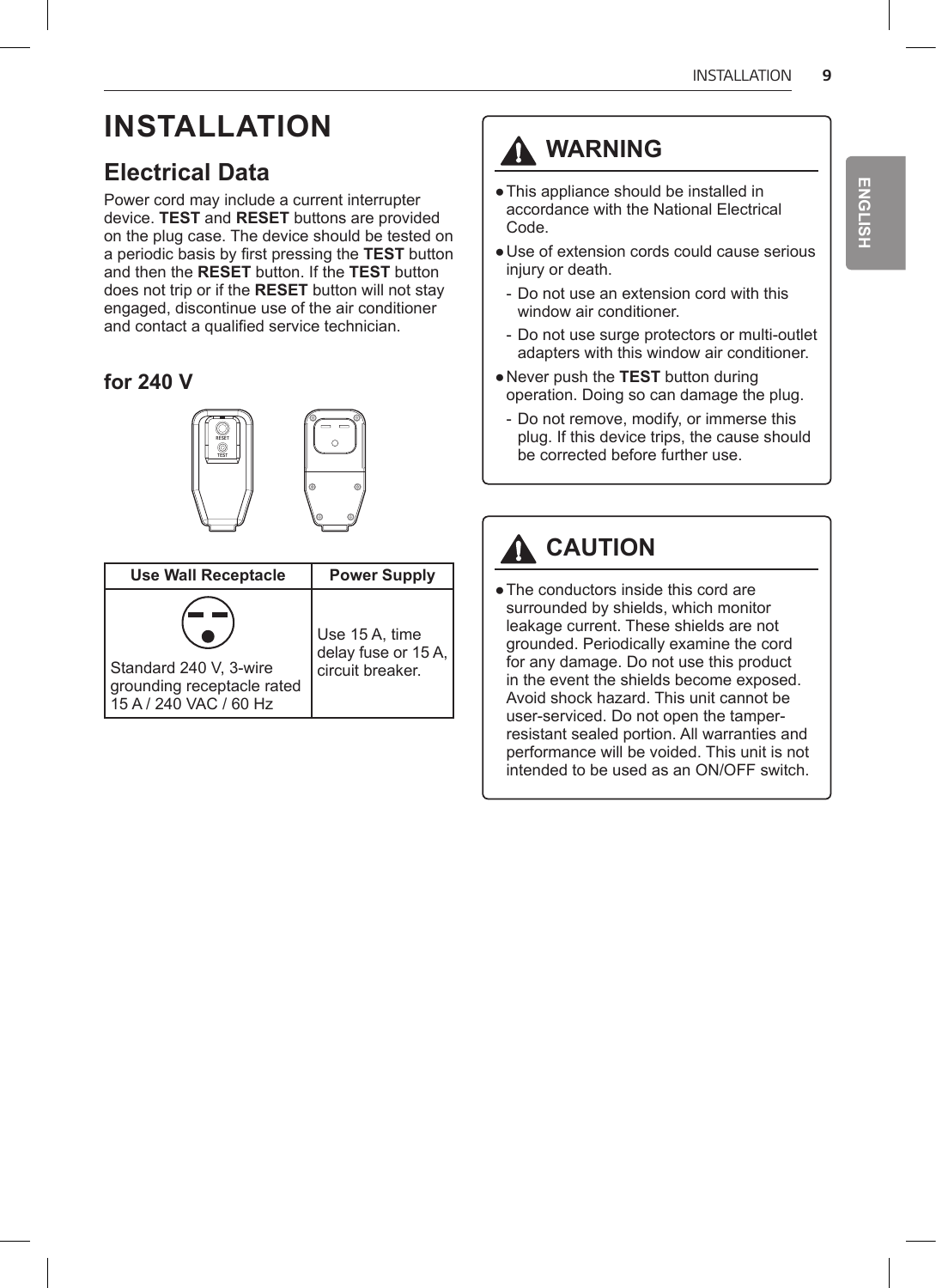### **Installation Overview**

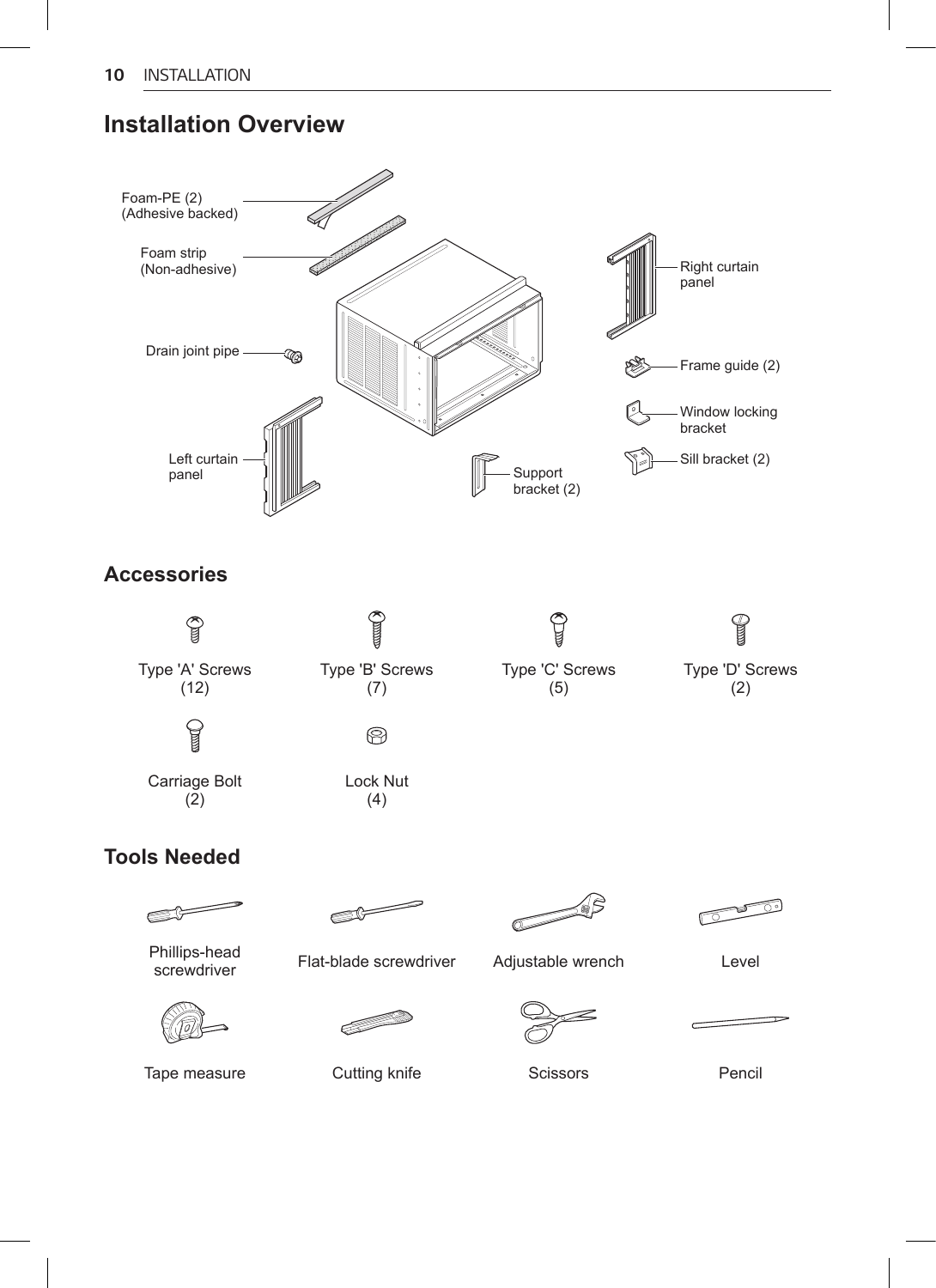## **How to Install the Unit**

- **1** To prevent vibration and noise, make sure the unit is installed securely and firmly.
- **2** Install the unit where the sunlight dose not shine directly on the unit.
- **3** The outside of the cabinet must extend out-ward for at least 12" and there should be no obstacles, such as a fence or wall, within 20" from the back of the cabinet because it will prevent heat radiation of the condenser. Restriction of outside air will greatly reduce the cooling efficiency of the air conditioner.



## **CAUTION**

- ●All side louvers of the cabinet must remain exposed to the outside of the structure.
- **4** Install the unit slightly tilted so the back is slightly lower than the front (about 1/2"). This will force condensed water to flow to the outside.
- **5** Install the unit with the bottom between 30" ~60" above the floor level.

## **Window Requirements**

●This unit is designed for installation in standard double hung windows with actual opening widths from 29" to 41".

The top and bottom window sashes must open<br>sufficiently to allow a clear vertical opening of 19" from the bottom of the upper sash to the inside sill.

●The height offset between the inside sill and outside sill must be less than 1  $\frac{1}{4}$ ".



#### **NOTE**

• All supporting parts should be secured to firm wood, masonry, or metal.

### **Preparation of Cabinet**

**1** Remove 4 screws which fasten the cabinet at both sides and at the back. (Keep the screws for later use.)



**2** Slide the unit from the cabinet by gripping the base pan handle and pulling forward while bracing the cabinet.



# **A** CAUTION

- The unit is heavy. To prevent injury, use proper lifting techniques when pulling unit forward from cabinet. Obtain assistance from another person if possible.
- **3** Cut the window sash seals (Foam-PE) to the proper length. Peel off the backing and attach the adhesive-backed foam to the underside of the window sash and the bottom of the window frame.

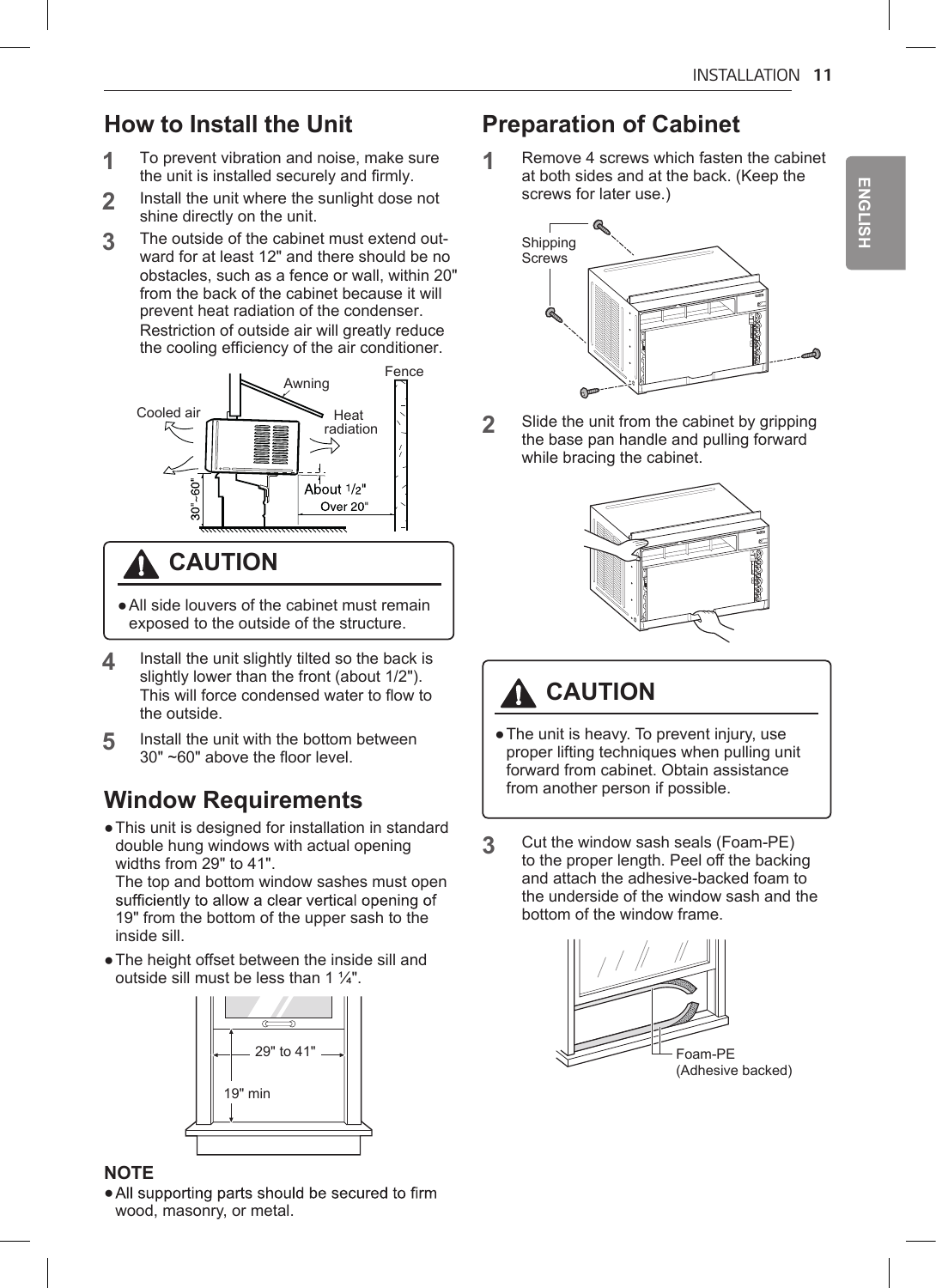**4** Insert the lower curtain panel guides into the bottom of the cabinet. Insert the guides so that the flange faces to the rear of the cabinet.



**5** Insert the top and bottom rails of the curtain panels into the upper and lower panel guides.



**A** CAUTION

- The lower panel quides are easily broken. Be careful with them when installing the cabinet.
- **6** Fasten the curtain panels to the unit with 10 type A screws.



### **Cabinet Installation**

**1** Open the window. Mark a line on the center of the inside sill and extending across the center of the outside sill. Loosely attach each sill bracket to a support bracket using a carriage bolt and a lock nut.



**2** Carefully place the cabinet in the window and align the center hole on the cabinet bottom front with the center line marked on the window sills. Align the support brackets with the cabinet track holes and mark the sill along the sides of each sill bracket. Remove the cabinet from the window and attach each sill bracket on the outside sill between the marks using 2 type B screws.



**3** Carefully place the cabinet back in the window and align the cabinet track holes with the support brackets. Attach each support bracket to the cabinet through a cabinet track hole, using a type D screw and a lock nut. Use the first track hole past the sill bracket on the outer edge of the window sill. Tighten the lock nuts on the support brackets to secure them to the sill brackets. Be sure the cabinet slants down toward the outside.

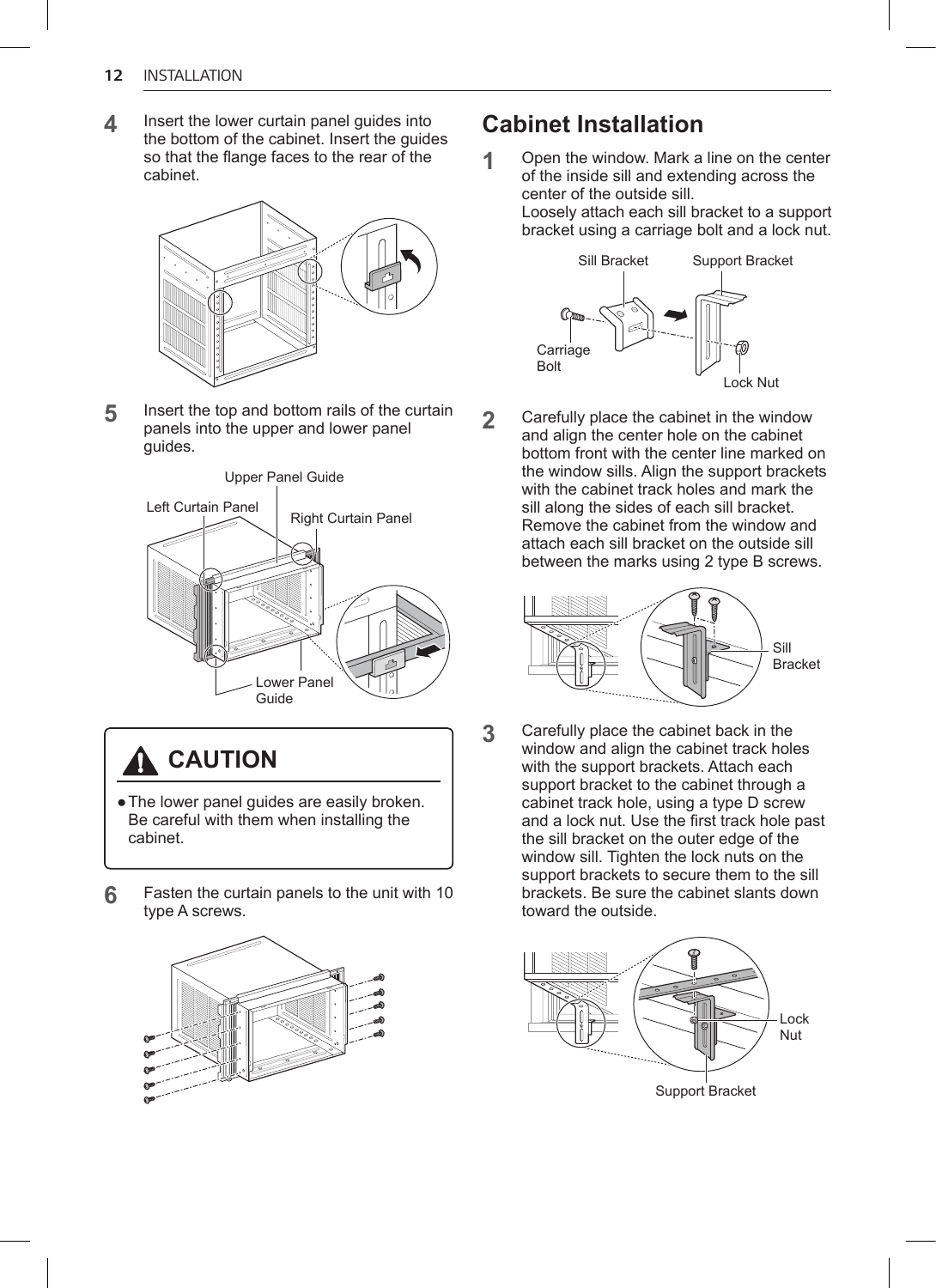**4** Pull each curtain panel out until it meets the window sash track. Pull the bottom window sash down behind the upper panel quide until they meet.



#### **NOTE**

- ●Do not pull the window sash down so tightly that the movement of the curtain panels is restricted.
- **5** Attach the cabinet to the inside sill by driving 3 type B screws through the cabinet and into the sill.



#### **NOTE**

●Install the cabinet with a very slight downward tilt toward the outside.

## **A** CAUTION

●Do not drill a hole in the bottom pan. The product is designed to operate with approximately ½" of water in the bottom pan.

**6** Use a screwdriver or power drill to attach the curtain panels to the window sashes by driving type C screws into the sashes through the cabinet holes shown in the figure below.



**7** With the aid of an assistant, slide the unit into the cabinet. Reinstall the screws removed from the cabinet sides in step 1.



# **A** CAUTION

- ●The unit is heavy. Use an assistant to help lift the unit and set it in place. Lifting and maneuvering the unit by yourself could result in injury.
- ●Hold the unit firmly in place until the window frame is lowered to meet the top surface of the unit directly behind the upper guide. If the unit falls from the window, it could cause personal injury or property damage.